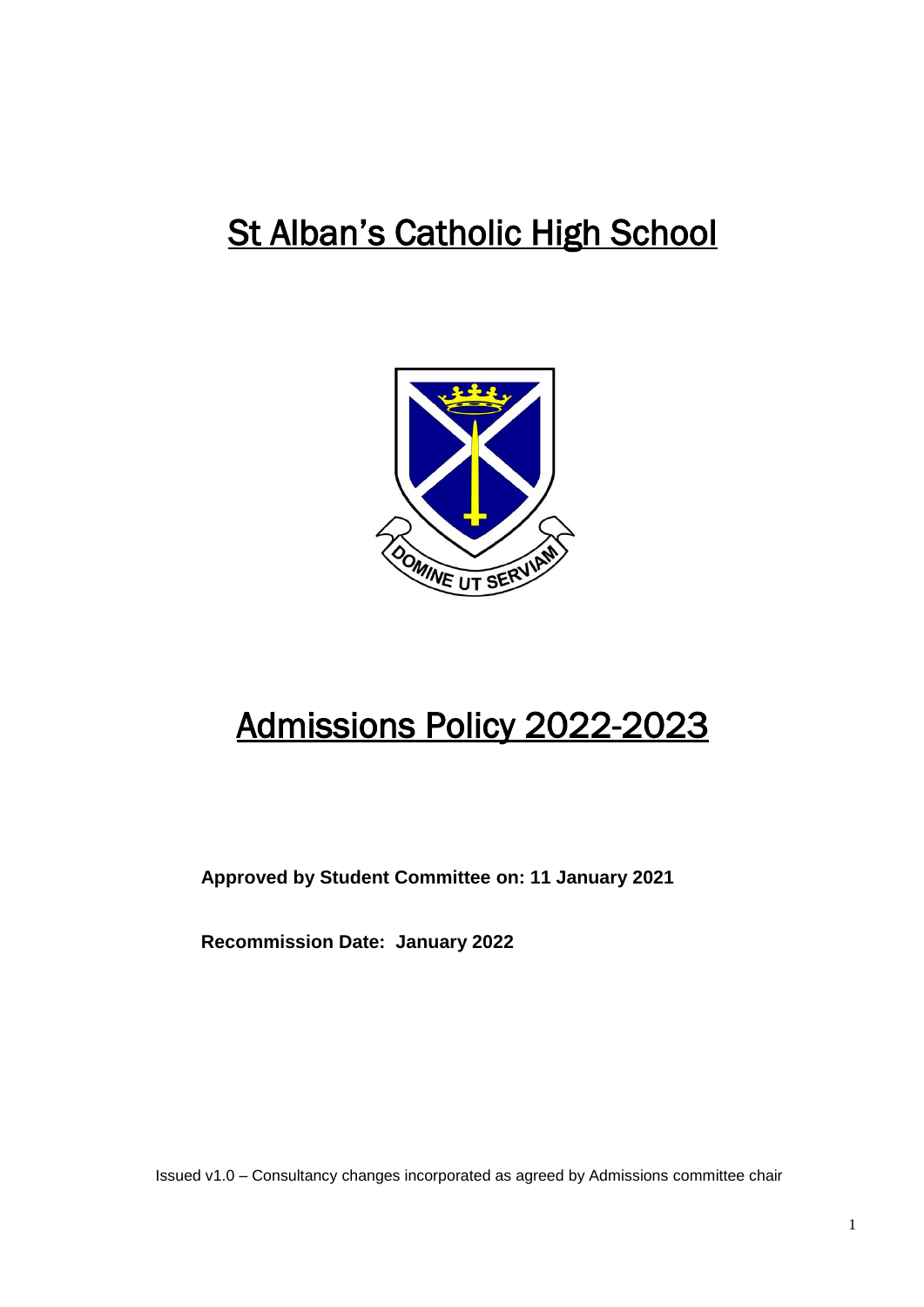## St Alban's Catholic High School



# ADMISSION POLICY 2022-2023

St Alban's Catholic High School was founded by the Catholic Church to provide education for children of Catholic families. Whenever there are more applications than places available, priority will always be given to Catholic children in accordance with the oversubscription criteria listed below. The school is conducted by its governing

body as part of the Catholic Church in accordance with its trust deed and articles of association $^{\text{\text{1}}},$  and seeks at all times to be a witness to Our Lord Jesus Christ.

As a Catholic school, we aim to provide a Catholic education for all our pupils. At a Catholic school, Catholic doctrine and practice permeate every aspect of the school's activity. It is essential that the Catholic character of the school's education be fully supported by all families in the school. We therefore hope that all parents will give their full, unreserved and positive support for the aims and ethos of the school. This does not affect the right of an applicant who is not Catholic to apply for and be admitted to a place at the school in accordance with the admission arrangements.

The governing body is the admissions authority and has responsibility for admissions to this school. The local authority undertakes the co-ordination of admission arrangements during the normal admission round (except for admission to year 12). The governing body has set its admission number at 174 pupils to year 7 and a minimum of 5 for external applicants to year 12 in the school year which begins in September 2022. Where logistically possible, the governing body will admit twins and all siblings from multiple births in admissions to year 7, where one of the children is the last child ranked within the school's Published Admissions Number ("PAN").

#### Admission to the Sixth-Form

Applications to the sixth-form should be made via the school web site [\[http://www.st](http://www.st-albans.suffolk.sch.uk/6th-Form-Application-Form/)[albans.suffolk.sch.uk/6th-Form-Application-Form/](http://www.st-albans.suffolk.sch.uk/6th-Form-Application-Form/) ] or by post to the school office. These applications must be made by 22 January 2022. The school operates a sixth form for a total of 220 pupils. 120 places overall will be available in year 12. While the admission number is 5, if fewer than 115 of the school's existing pupils transfer into year 12, additional external pupils will be admitted until year 12 meets its capacity of 120.

Both internal and external pupils wishing to enter the sixth form will be expected to have met the same minimum academic entry requirements for the sixth form. Entry requirements into our Sixth Form are six GCSE passes, or equivalent, at level 4 or above, including a level 4 or above in English and Mathematics.

In addition to the sixth form's minimum academic entry requirements, pupils will need to satisfy minimum entrance requirements to the courses for which they are applying. If either internal or external applicants fail to meet the minimum course requirements, they will be given the option of pursuing any alternative courses for which they do meet the minimum academic requirements. Course requirements are published annually in the school's sixth form prospectus and on its website.

When year 12 is undersubscribed all applicants meeting the minimum academic entry requirements will be admitted or permitted to progress.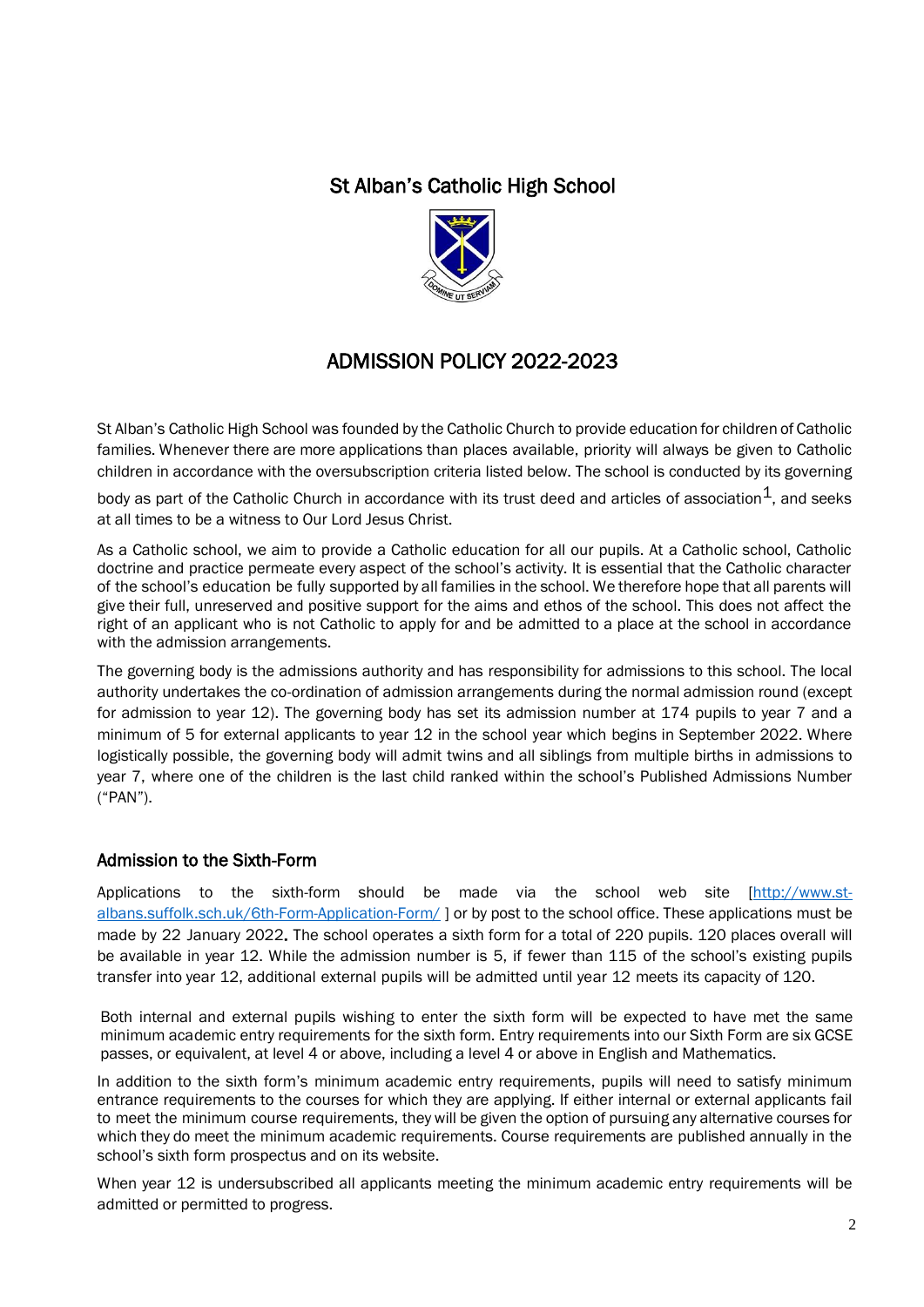When there are more external applicants that satisfy any academic entry requirements, priority will be given in accordance with the oversubscription criteria set out below.

Where there is a space in year 13 i.e. where there are fewer than 100 pupils in the year group, the school will admit additional pupils up to this number using the oversubscription criteria set out below.

#### Pupils with an Education, Health and Care Plan (see note 1)

The admission of pupils with an Education, Health and Care Plan is dealt with by a completely separate procedure. Children with an Education, Health and Care Plan that names the school must be admitted. Where this takes place before the allocation of places under these arrangements this will reduce the number of places available to other children.

#### Oversubscription Criteria

Where there are more applications for places than the number of places available, places will be offered according to the following order of priority:

- 1. Baptised Catholic looked after and previously looked after children. (see notes 2&3)
- 2. Baptised Catholic children. (see notes 3&10)
- 3. Other Baptised Catholic children. (see note 3)
- 4. Other looked after and previously looked after children. (see note 2)
- 5. Catechumens and members of an Eastern Christian Church. (see notes 4&5)
- 6. Children of other Christian denominations whose membership is evidenced by a minister of religion. (see note 6)
- 7. Children of other faiths whose membership is evidenced by a religious leader. (see note 7)
- 8. Children who have a parent or guardian employed at St Alban's and the member of staff has either been employed for two years or was recruited to fill a vacant post for which there was a demonstrable skill shortage.
- 9. Any other children.

Within each of the categories listed above, the following principles will be applied.

- (i) The attendance of a sibling at the school at the time of enrolment *(excluding the sixth-form)* will increase the priority of an application within each category so that the application will be placed at the top of the category in which the application is made (see note 8).
- (ii) After children in (i) above, priority will be increased within a category for children attending a feeder school.
- (iii) After children in (i) and (ii) above, priority will be given (and tie-breaks settled within each category) to children living closest to the school. Distances are measured on a straight line "as the crow flies" basis, using post code and Ordnance Survey data. In the unlikely event of two or more applicants living the same distance from the school and competing for a single place, lots will be drawn by someone independent of the school to determine the successful applicant.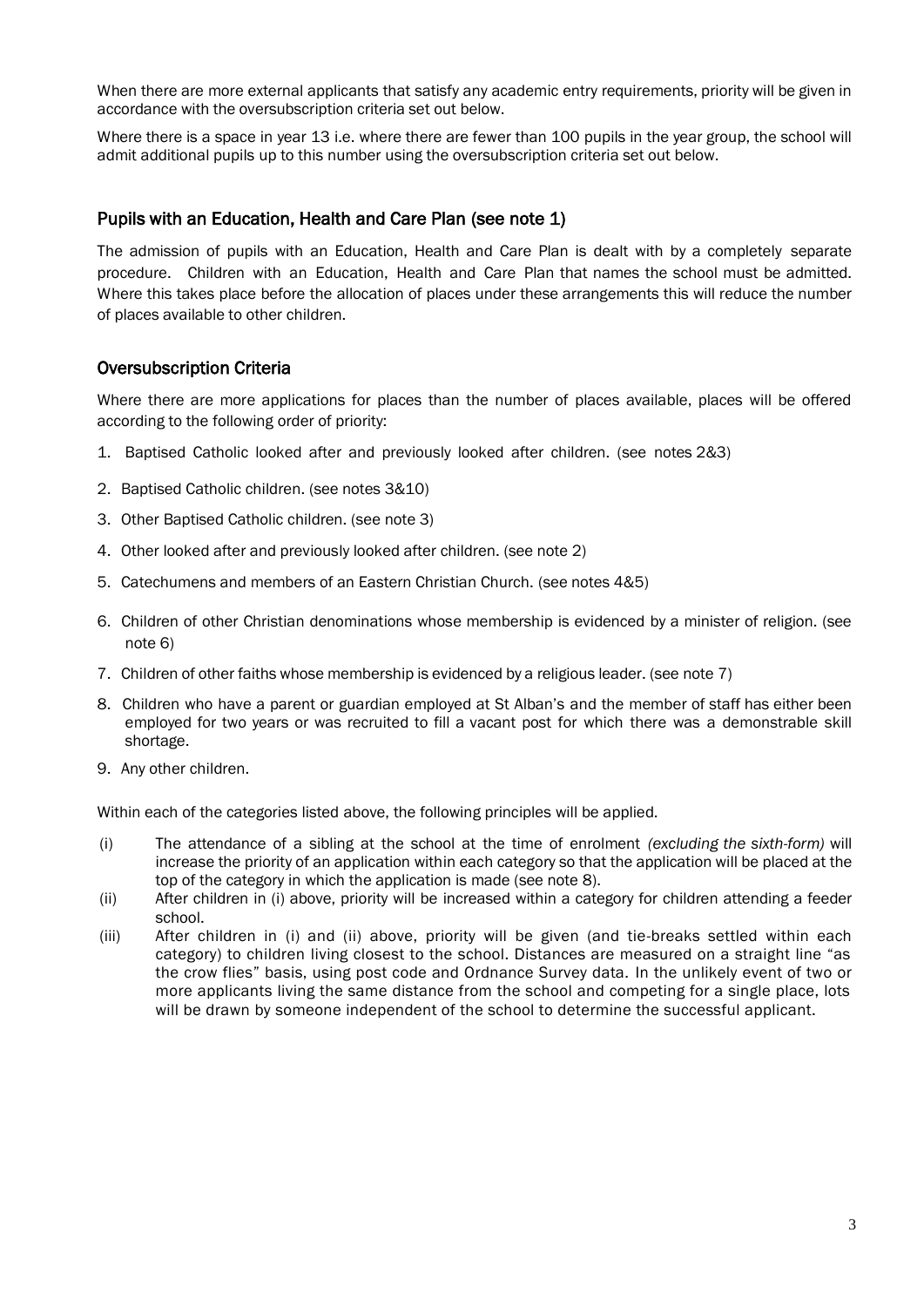# Allocation of ranking group to application

|  |  | Using the criteria and definitions above each application will be allocated to a group as follows: |  |  |  |
|--|--|----------------------------------------------------------------------------------------------------|--|--|--|
|--|--|----------------------------------------------------------------------------------------------------|--|--|--|

| Ranking<br>Group | Description                                                                                                                                                                                                                                                                                                                                                                             |
|------------------|-----------------------------------------------------------------------------------------------------------------------------------------------------------------------------------------------------------------------------------------------------------------------------------------------------------------------------------------------------------------------------------------|
| 1                | Children who have a Health and Care Plan (EHC plan) specifying the school                                                                                                                                                                                                                                                                                                               |
| $\overline{2}$   | Baptised Catholic looked after and previously looked after children.<br>(see notes 2&3)                                                                                                                                                                                                                                                                                                 |
| 3                | Baptised Catholic children who have a sibling attending St.<br>Alban's; (see note 10)                                                                                                                                                                                                                                                                                                   |
| 4                | Baptised Catholic children who are in feeder schools. (see notes<br>3&10);                                                                                                                                                                                                                                                                                                              |
| 5                | Other Baptised Catholic children. (see note 3)                                                                                                                                                                                                                                                                                                                                          |
| $\overline{6}$   | Other looked after and previously looked after children. (see note 2)                                                                                                                                                                                                                                                                                                                   |
| $\overline{7}$   | Catechumens and members of an Eastern Christian Church and<br>have a sibling at St Alban's; (see notes 4 & 5)                                                                                                                                                                                                                                                                           |
| 8                | Catechumens and members of an Eastern Christian Church who currently attend a<br>Feeder school; (see notes 4 & 5)                                                                                                                                                                                                                                                                       |
| 9                | Other catechumens and members of an Eastern Christian Church;                                                                                                                                                                                                                                                                                                                           |
| 10               | Children of other Christian denominations whose membership is evidenced by a<br>minister of religion or by the provision of a baptism certificate and have a sibling at<br>St Alban's; (see note 6)                                                                                                                                                                                     |
| 11               | Children of other Christian denominations whose membership is evidenced by a<br>minister of religion or by the provision of a baptism certificate and attend a feeder<br>school; (see note 6)                                                                                                                                                                                           |
| 12               | Other children of other Christian denominations whose membership is evidenced by<br>a minister of religion or by the provision of a baptism certificate; (see note 6)                                                                                                                                                                                                                   |
| 13               | Children who are members of another Faith as evidenced by a faith leader or by the<br>provision of document similar to a baptism certificate and who have a sibling at St<br>Alban's; (see note 7)                                                                                                                                                                                      |
| 14               | Children who are members of another Faith as evidenced by a faith leader or by the<br>provision of document similar to a baptism certificate and who currently attend a<br>Feeder school; (see note 7)                                                                                                                                                                                  |
| 15               | Other children who are members of another Faith as evidenced by a faith leader or<br>by the provision of document similar to a baptism certificate and not included<br>above. (see note 7)                                                                                                                                                                                              |
| 16               | Children who have a parent or guardian employed at St Alban's and the member of<br>staff has either been employed for two years or was recruited to fill a vacant post for<br>which there was a demonstrable skill shortage. In the event of a tie at this ranking<br>for a single place, the 'principles' of the Oversubscription Criteria in the previous<br>section will be applied. |
| 17               | Other children who have a sibling at St Alban's.                                                                                                                                                                                                                                                                                                                                        |
| 18               | Other children who currently attend a feeder school.                                                                                                                                                                                                                                                                                                                                    |
| 19               | Other children not included above                                                                                                                                                                                                                                                                                                                                                       |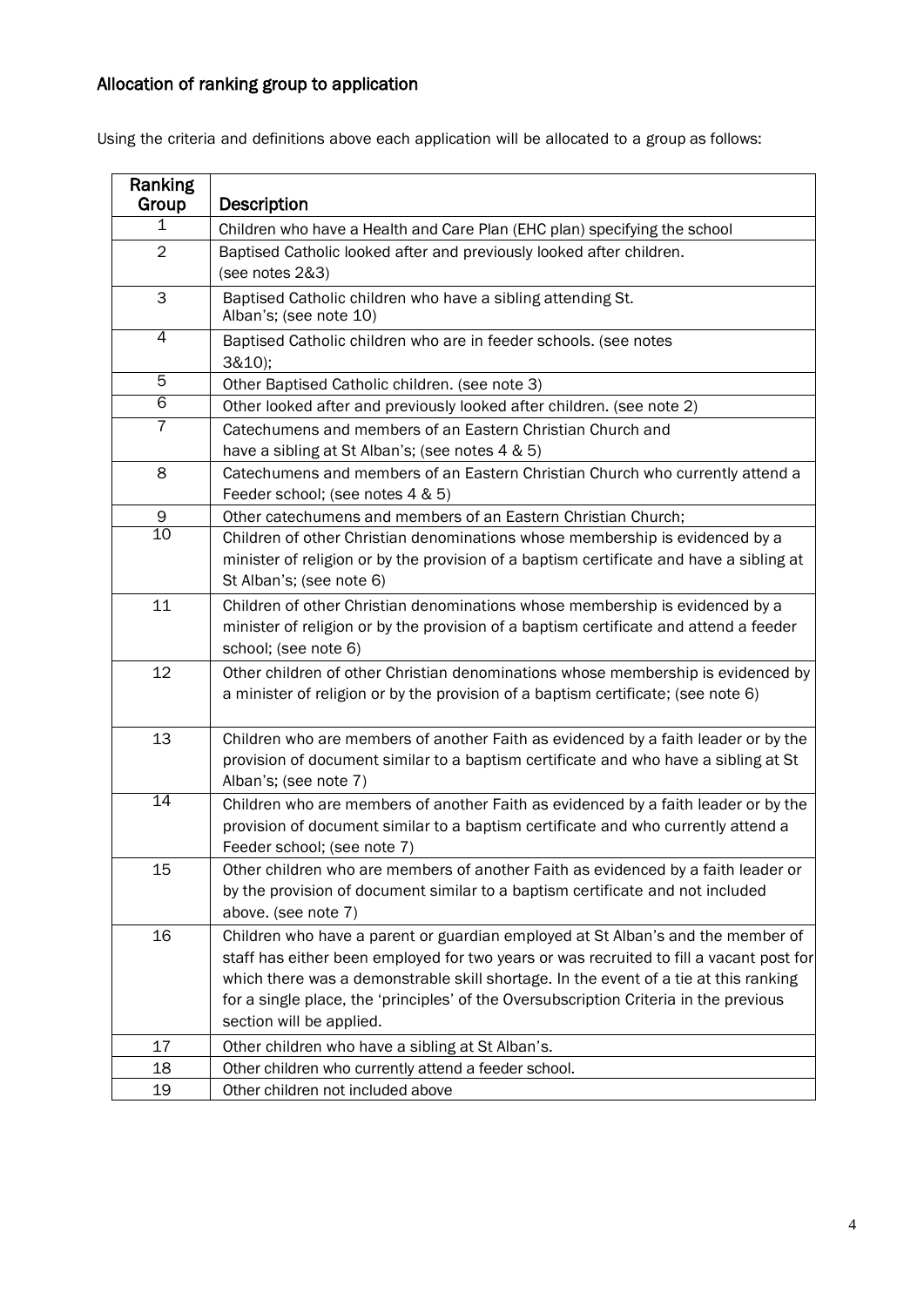The following is copied from the current guidelines to parents:

#### Application Procedures and Timetable

To apply for a place at this school in the normal admission round for Year 7, you must complete a Common Application Form (CAF1) (excluding admission to year 12) available from the local authority in which you live. Applications can also be submitted online at [www.suffolk.gov.uk/admissions.](http://www.suffolk.gov.uk/admissions) You are also requested to complete the Supplementary Information Form attached to this policy. The Supplementary Information Form should be returned to The Admissions Officer by 31 October 2021.

To apply for a place in Year 12 you must submit a Sixth Form application form by 22 January 2022.

You will be advised of the outcome of your application for a place in year 7 on 1 March 2022 or the next working day by the local authority on our behalf.

You will be advised of the outcome of your application for a place in the Sixth Form on Monday 15 March 2022. Responses to applications received between 25 January and 15 March will be sent on 6 April 2022. Responses to applications received after 16 March will be typically sent 10 school days after receipt.

If you are unsuccessful (unless your child gained a place at a school you ranked higher) you will be informed of the reasons, related to the oversubscription criteria listed above, and you have the right of appeal to an independent appeal panel.

*If you do not provide the information required in the SIF together with all supporting documentation, your child will not have oversubscription criteria applied except for "Other looked after and previously looked children" if appropriate and this is likely to affect your child's chance of being offered a place.* 

All applications which are submitted on time will be considered at the same time and after the closing date for admissions which is 31 October 2021 for year 7 applications, and 24 January 2022 for year 12 applications.

#### Late Applications

Late applications, except those deemed by the Local Authority as exceptional and to be processed as 'on time', will be considered after the first round of offers issued on 1 March. This is because all applications received by the closing date must be considered before any late applications. If there are exceptional circumstances why your application is late please include them when you send in your application to your Local Authority.

#### Admission of Children Outside their Normal Age Group

A request may be made for a child to be admitted outside their normal age group, for example if the child is gifted and talented or has experienced problems such as ill health.

Any such request should be made in writing to the Admissions Officer at the same time as the admission application is made. The school leadership team will make its decision about the request based on the circumstances of each case and in the best interests of the child. In addition to taking into account the views of the headteacher, including the headteacher's statutory responsibility for the internal organisation, management and control of the school, the views of the parents and of appropriate medical and education professionals as appropriate will be carefully considered.

If the application is for the normal admission round the request and supporting evidence should be sent to the Admissions Officer leaving sufficient time for the governing body to consider the request before the closing date for applications.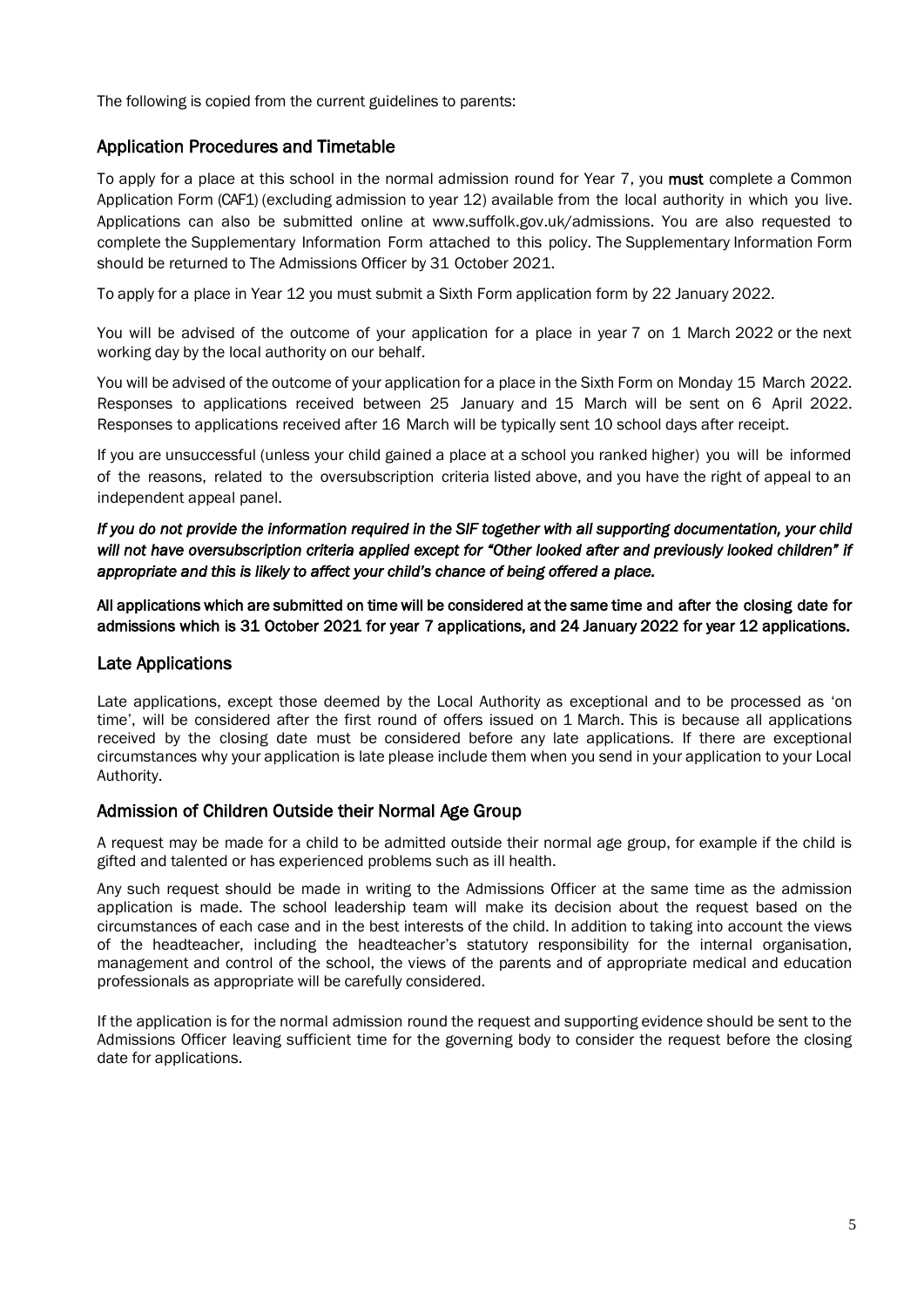### Waiting Lists

In addition to their right of appeal, unsuccessful children will be offered the opportunity to be placed on a waiting list. Waiting lists will be maintained for Years 7 – 11 and applicants will be added in order of the oversubscription criteria set out above and *not* in the order in which applications are received or added to the list. Waiting lists for admission will operate throughout the school year. The waiting list will be held open until the last day of the summer term.

*Inclusion on the school's waiting list does not mean that a place will eventually become available.*

#### In-Year Applications

An application can be made for a place for a child at any time outside the admission round and the child will be admitted where there are available places. Application should be made to the school by contacting The Admissions Officer.

Where there are places available but more applications than places, the published oversubscription criteria, as set out above, will be applied.

If there are no places available, the child will be added to the waiting list (see above).

You will be advised of the outcome of your application in writing, and you have the right of appeal to an independent appeal panel.

#### Fair Access Protocol

The school is committed to taking its fair share of children who are vulnerable and/or hard to place, as set out in the locally agreed protocol. Accordingly, outside the normal admission round the governing body is empowered to give absolute priority to a child where admission is requested under any locally agreed protocol. The governing body has this power even where admitting the child would mean exceeding the published admission number.

#### Appeals

Should a parent / carer wish to appeal against a refusal to offer a place The Education Appeals Office will make the necessary arrangements for an Appeal Hearing. Appeals are independently administered by the Education Appeals Office, PO Box 579, Ipswich, IP1 2BX.

Once an applicant's case has been heard at an Appeal Hearing, further appeals in the same school year cannot be accepted unless circumstances have changed.

#### The governing body reserves the right to withdraw the offer of a place or, where a child is already attending the school, the place itself, where it is satisfied that the offer or place was obtained by deception.

#### *Notes (these notes form part of the oversubscription criteria)*

1. An Education, Health and Care Plan is a plan made by the local authority under section 37 of the Children and Families Act 2014, specifying the special educational provision required for a child.

2. A 'looked after child' has the same meaning as in section 22(1) of the Children Act 1989, and means any child who is (a) in the care of a local authority or (b) being provided with accommodation by them in the exercise of their social services functions (e.g. children with foster parents) at the time of making application to the school.

A 'previously looked after child' is a child who was looked after, but ceased to be so because he or she was adopted, or became subject to a child arrangements order or special guardianship order immediately following having been looked after.

3. 'Catholic' means a member of a Church in full communion with the See of Rome. This includes the Eastern Catholic Churches. This will normally be evidenced by a certificate of baptism in a Catholic Church or a certificate of reception into the full communion of the Catholic Church. For the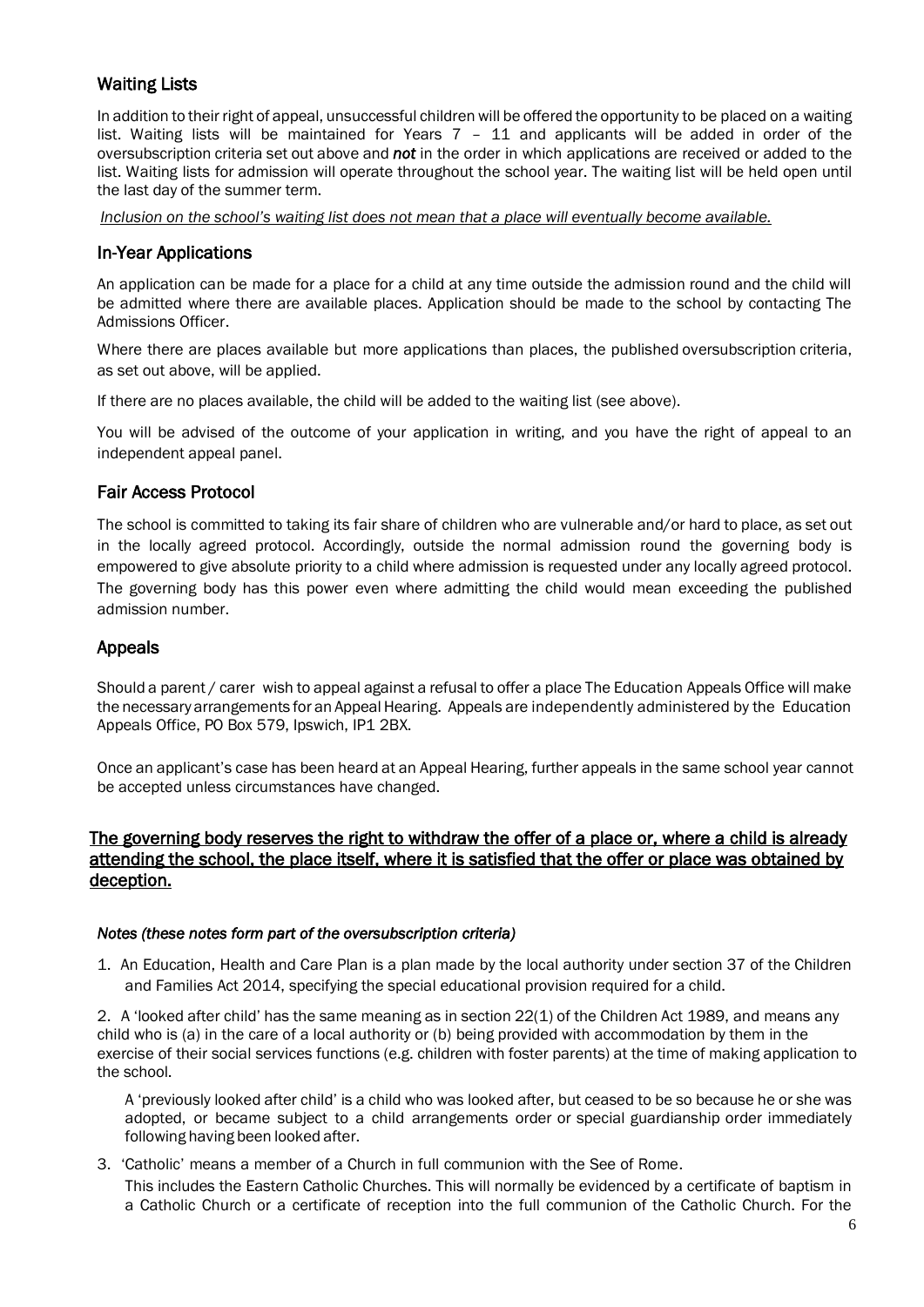purposes of this policy, it includes a looked after child who is part of a Catholic family where a letter from a priest demonstrates that the child would have been baptised or received if it were not for their status as a looked after child (e.g. a looked after child in the process of adoption by a Catholic family).

For a child to be treated as Catholic, evidence of baptism or reception into the Church will be required. Those who have difficulty obtaining written evidence of baptism should contact their Parish Priest who, after consulting with the Diocese, will decide how the question of baptism is to be resolved and how written evidence is to be produced in accordance with the laws of the Church.

- 4. 'Catechumen' means a member of the catechumenate of a Catholic Church. This will normally be evidenced by a certificate of reception into the order of catechumens.
- 5. 'Eastern Christian Church' includes Orthodox Churches, and is normally evidenced by a certificate of baptism or reception from the authorities of that Church.
- 6. "Children of other Christian denominations" means children who belong to other churches and ecclesial communities which, acknowledge God's revelation in Christ, confess the Lord Jesus Christ as God and Saviour according to the Scriptures, and, in obedience to God's will and in the power of the Holy Spirit commit themselves: to seek a deepening of their communion with Christ and with one another in the Church, which is his body; and to fulfil their mission to proclaim the Gospel by common witness and service in the world to the glory of the one God, Father, Son and Holy Spirit. An ecclesial community which on principle has no credal statements in its tradition, is included if it manifests faith in Christ as witnessed to in the Scriptures and is committed to working in the spirit of the above.

All members of Churches Together in England and CYTÛN are deemed to be included in the above definition, as are all other churches and ecclesial communities that are in membership of any local Churches Together Group (by whatever title) on the above basis.

- 7. "Children of other faiths" means children who are members of a religious community that does not fall within the definition of 'other Christian denominations' at 6 above and which falls within the definition of a religion for the purposes of charity law. The Charities Act 2011 defines religion to include:
	- A religion which involves belief in more than one God, and
	- A religion which does not involve belief in a God.

Case law has identified certain characteristics which describe the meaning of religion for the purposes of charity law, which are characterised by a belief in a supreme being and an expression of belief in that supreme being through worship.

8. 'Siblings' means all natural, half, step, and adopted brothers and sisters; a child of the partner of the parent/carer; and children who are fostered into the family. In all these cases, the child and their sibling will both be living at the same address in a single family unit. This means that children from different family units, where those separate families are living together at the same address, are not considered siblings under this criterion.

9. A 'parent' means all natural parents, any person who is not a parent but has parental responsibility for a child, and any person who has care of a child.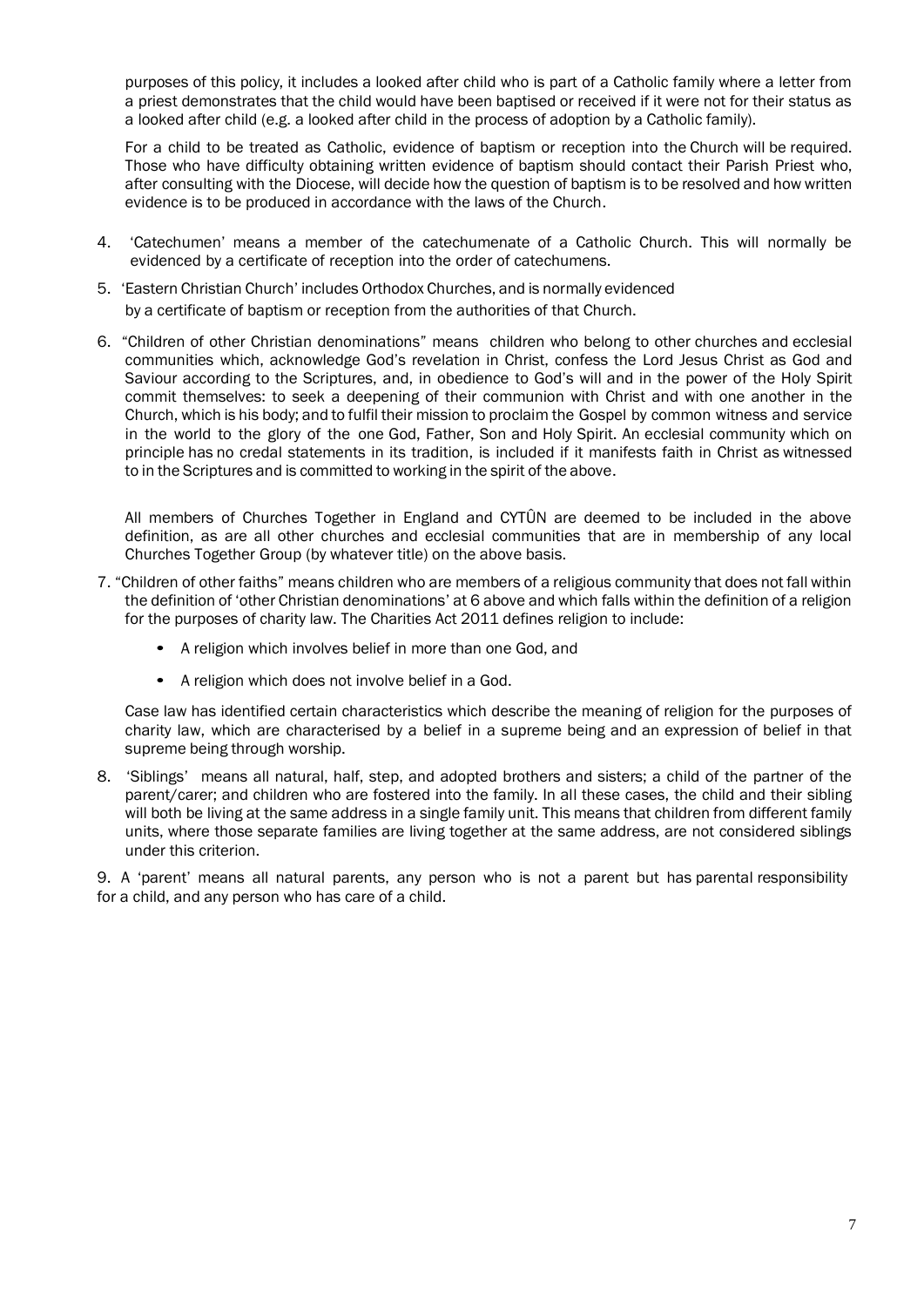10.For the purposes of this policy, feeder schools are:-

| St Pancras Catholic Primary<br>School, Ipswich | St Mark's Catholic Primary School, Ipswich          |
|------------------------------------------------|-----------------------------------------------------|
| St Mary's Catholic Primary School,             | St Margaret's CEVA Primary School                   |
| Ipswich                                        | Ipswich                                             |
| St John's CEVA Primary School,                 | St Matthew's Church of England Primary              |
| Ipswich                                        | School, Ipswich                                     |
| Sir Robert Hitcham's CEVA Primary              | Stonham Aspal CEVA Primary                          |
| School, Framlingham                            | School, Stonham Aspal                               |
| Orford CEVA Primary School,                    | St Mary's Church of England Primary School          |
| Orford                                         | Hadleigh                                            |
| Creeting St Mary CEVA Primary School           | Sir Robert Hitcham CEVA Primary<br>School. Debenham |
| St Mary's Church of England Primary School,    | Morland Church of England Primary School,           |
| Woodbridge                                     | Ipswich                                             |
|                                                |                                                     |

End.

Signed: Chair of governors

Dated: \_\_\_\_\_\_\_\_\_\_ 2021

……………………………………………………………………………………………………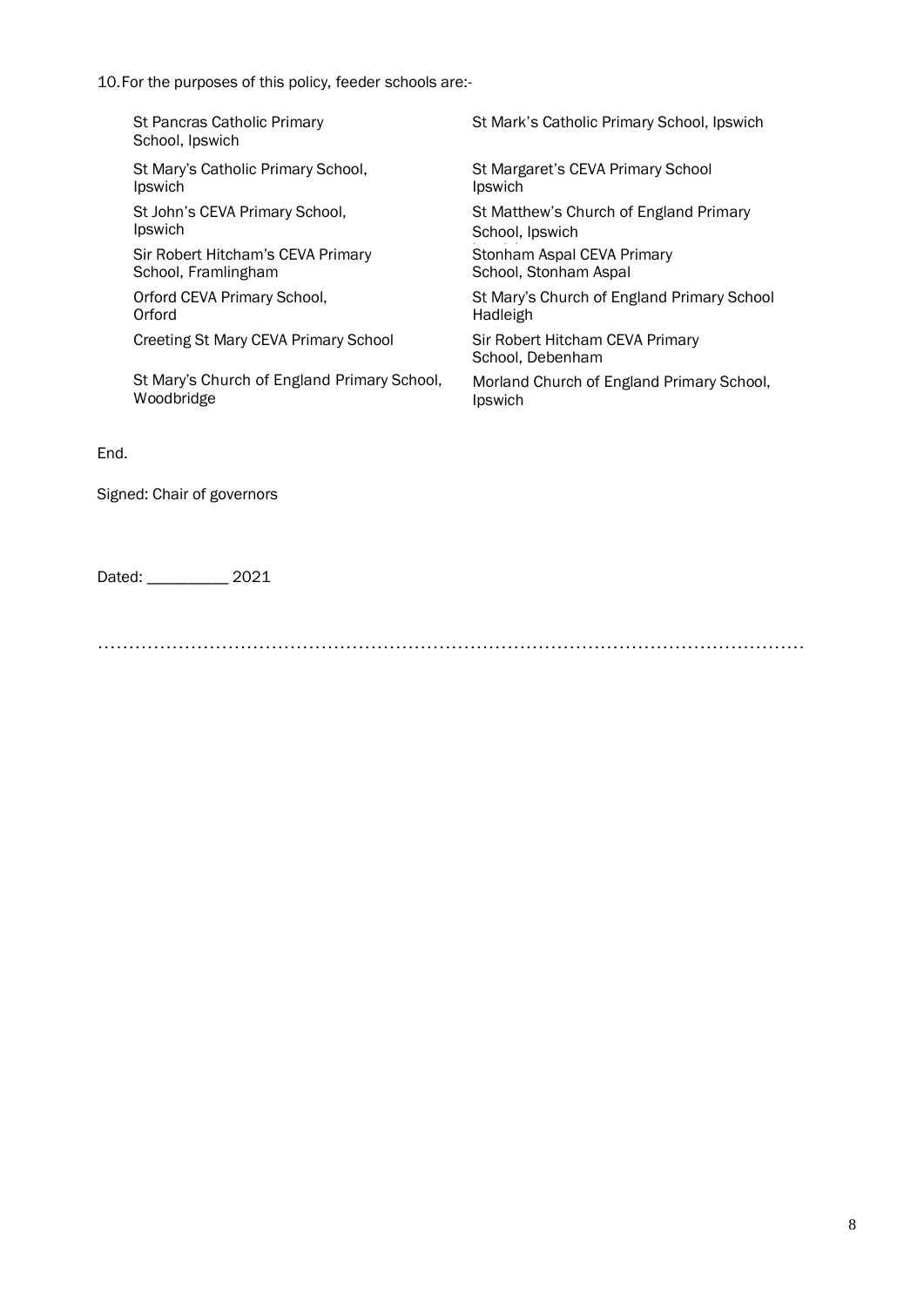

# **St Alban's Catholic High School**



# **Admissions from September 2022 Supplementary Information Form**

## **IMPORTANT**

We strongly recommended you complete and return this form for any application to the school. This will enable us to rank your application as per the school's Admissions Policy. Without this your child may be ranked lower and/or have their entry delayed.

For admission in Year 7 next September you must also complete the Local Authority form and submit it to the Local Authority. Parents of children attending or due to attend state schools should receive details of the admissions process from their own Local Authority.

For admission at any other time to any year group, you must complete and submit an ADM1 form to us. This is available from the school website.

## **RETURNING THIS FORM**

Please return this completed form and any associated documents

by email to: [admissions@st-albans.suffolk.sch.uk](mailto:admissions@st-albans.suffolk.sch.uk)

or by post to: The Admissions Officer, St Alban's Catholic High School, Digby Road, Ipswich, IP4 3NJ

If applying for admission in Year 7 in September 2022, please submit by 31<sup>st</sup> October 2021.

*Please let us know if you require an acknowledgement of receipt of this form.*